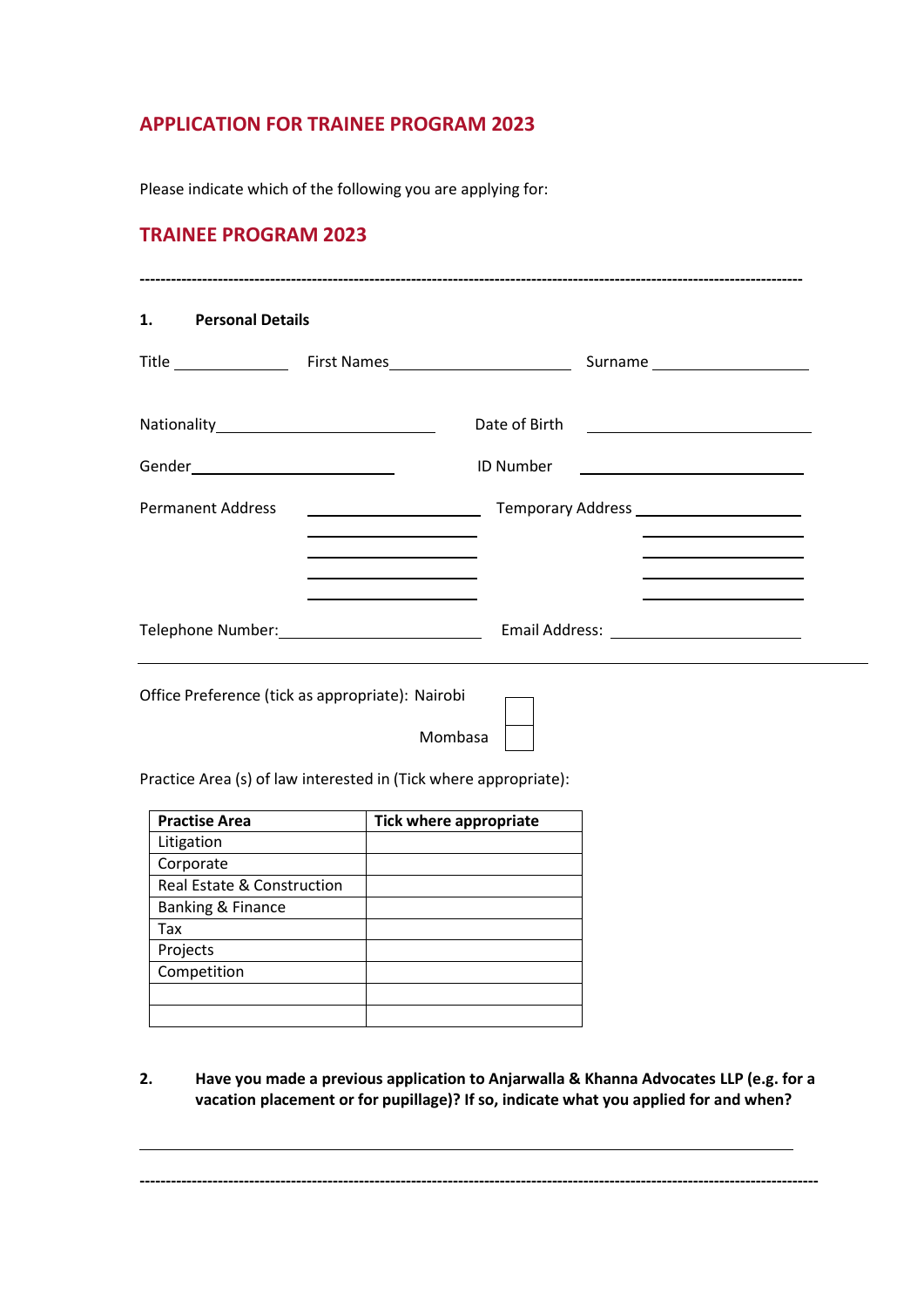#### **3. Secondary Education**

Name of Schools attended: To: The Schools attended: The Schools attended: The Schools attended: The Schools attended: The Schools attended: The Schools attended: The Schools attended: The Schools attended: The Schools atte

| <b>KCSE or equivalent</b> |                |       | A' Levels or equivalent |                |       |
|---------------------------|----------------|-------|-------------------------|----------------|-------|
| Year                      | <b>Subject</b> | Grade | Year                    | <b>Subject</b> | Grade |
|                           |                |       |                         |                |       |
|                           |                |       |                         |                |       |
|                           |                |       |                         |                |       |
|                           |                |       |                         |                |       |
|                           |                |       |                         |                |       |
|                           |                |       |                         |                |       |
|                           |                |       |                         |                |       |
|                           |                |       |                         |                |       |
|                           |                |       |                         |                |       |
|                           |                |       |                         |                |       |
|                           |                |       |                         |                |       |
|                           |                |       |                         |                |       |

### **KCSE Mean Grade**

## **4. University Education (Law Degree Only)**

<u> 1980 - Johann Barn, mars ann an t-Amhain Aonaich an t-Aonaich an t-Aonaich an t-Aonaich an t-Aonaich ann an t-</u>

Name of University attended: From: From: To:

**Degree classification: i.e., 2 nd upper**

Please provide as full a breakdown as possible of subjects studied in each year of university studies.

| Year   | Subject | Grade | Year   | Subject | Grade |
|--------|---------|-------|--------|---------|-------|
| Year 1 |         |       | Year 2 |         |       |
|        |         |       |        |         |       |
|        |         |       |        |         |       |
|        |         |       |        |         |       |
|        |         |       |        |         |       |
|        |         |       |        |         |       |
|        |         |       |        |         |       |
|        |         |       |        |         |       |
|        |         |       |        |         |       |
|        |         |       |        |         |       |
|        |         |       |        |         |       |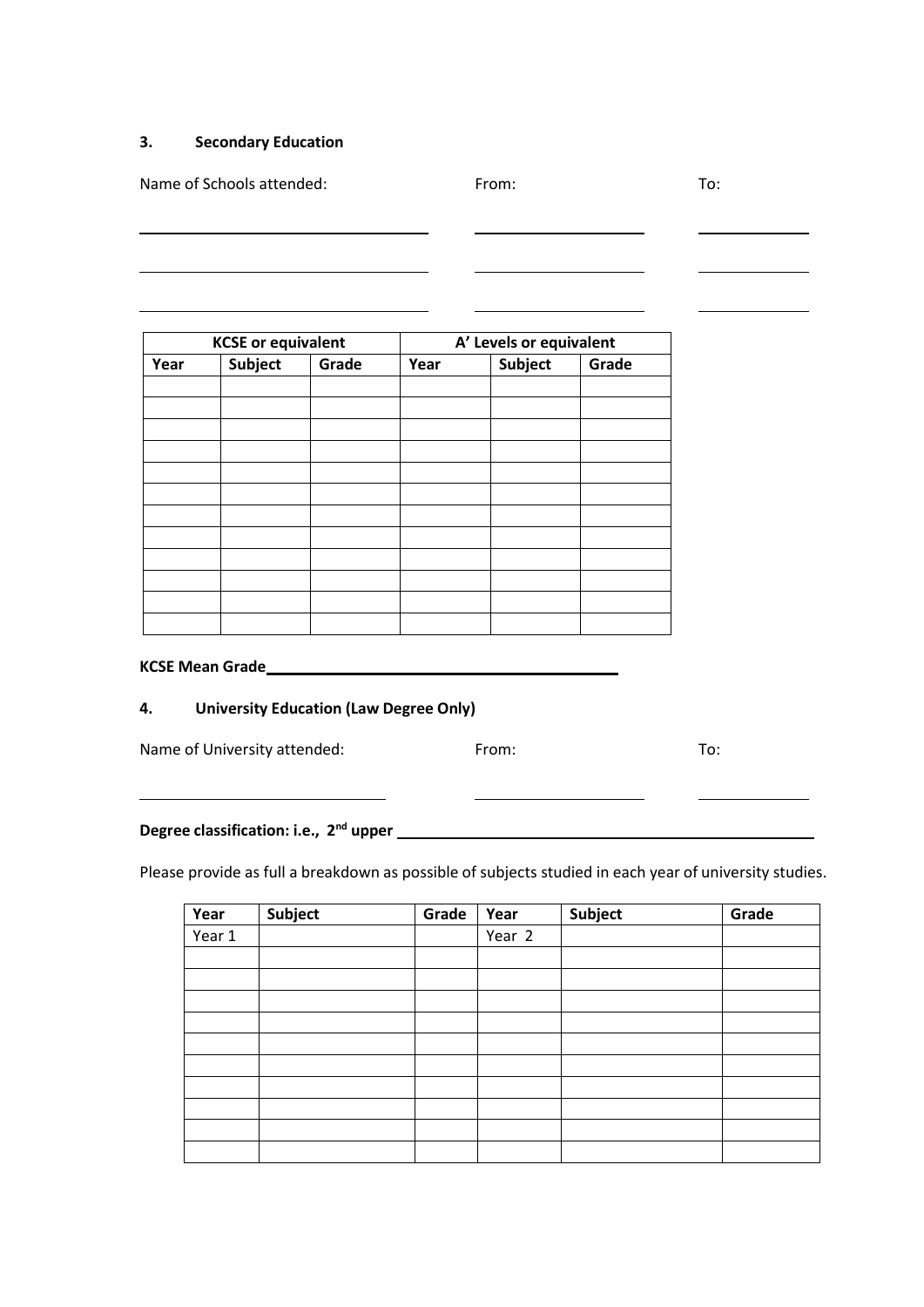| Subject<br>Subject<br>Year<br>Grade<br>Year | Grade |
|---------------------------------------------|-------|
| Year 3<br>Year 4                            |       |
|                                             |       |
|                                             |       |
|                                             |       |
|                                             |       |
|                                             |       |
|                                             |       |
|                                             |       |
|                                             |       |
|                                             |       |
|                                             |       |
|                                             |       |
|                                             |       |
|                                             |       |
|                                             |       |
|                                             |       |
|                                             |       |
|                                             |       |
|                                             |       |
|                                             |       |
|                                             |       |

 $\mathbb{R}^2$ 

Dissertation Topic (if any):

Please give a brief summary of your dissertation (150 words):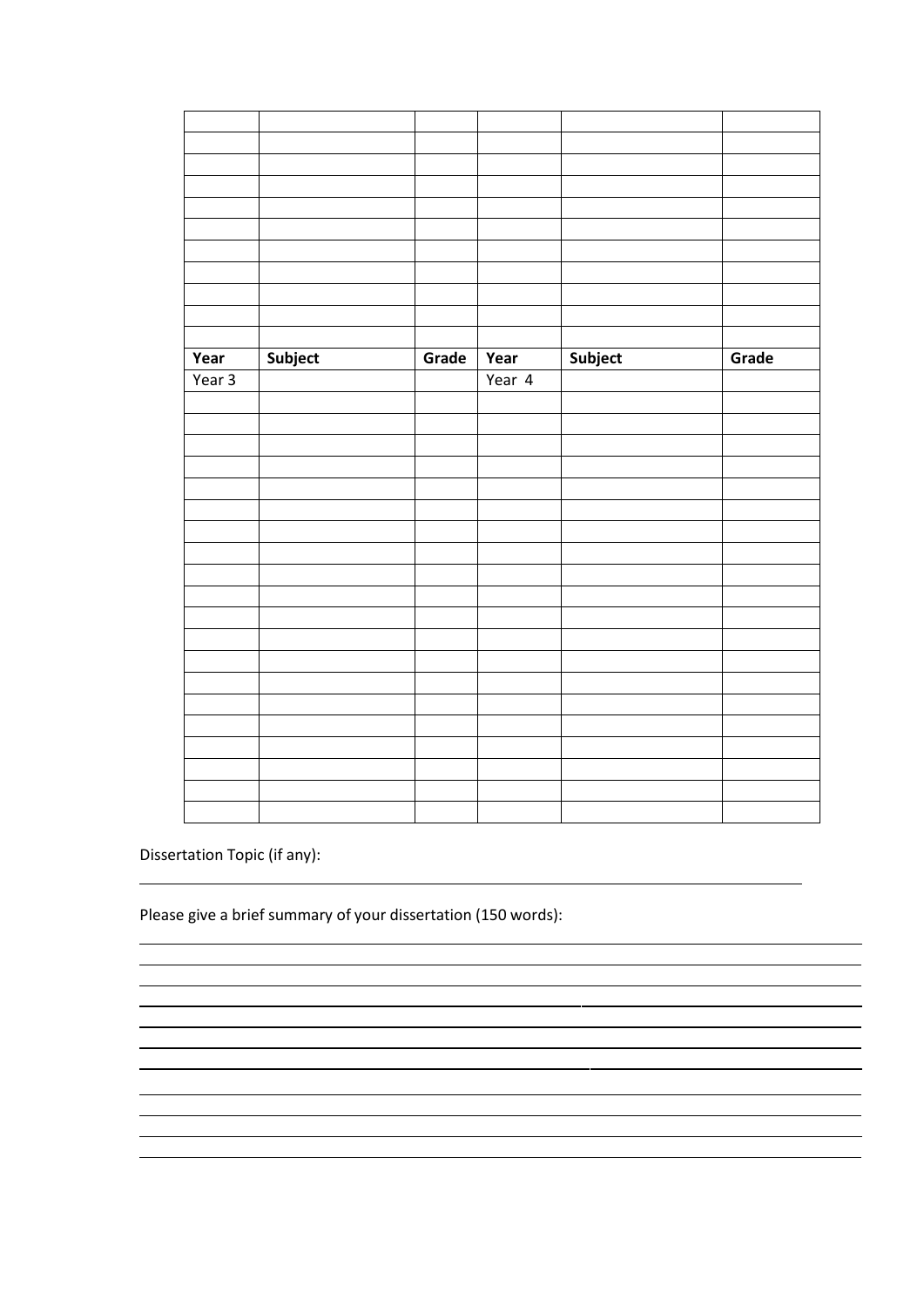## **5. Higher Education and Other Qualifications**

| Period | University/College                                 | Title of course and Final Result attained |
|--------|----------------------------------------------------|-------------------------------------------|
|        |                                                    |                                           |
|        | Postgraduate qualification (with title of thesis): |                                           |

**---------------------------------------------------------------------------------------------------------------------**

Other skills, qualifications, languages or academic prizes

## **6. Work, Internship/ Volunteer Experience**

Please give details of any full or part time employment, both general and legal, you have undertaken.

| Dates | Employer/Organisation | Description of job/experience |
|-------|-----------------------|-------------------------------|
|       |                       |                               |
|       |                       |                               |
|       |                       |                               |
|       |                       |                               |
|       |                       |                               |
|       |                       |                               |
|       |                       |                               |
|       |                       |                               |
|       |                       |                               |
|       |                       |                               |
|       |                       |                               |
|       |                       |                               |
|       |                       |                               |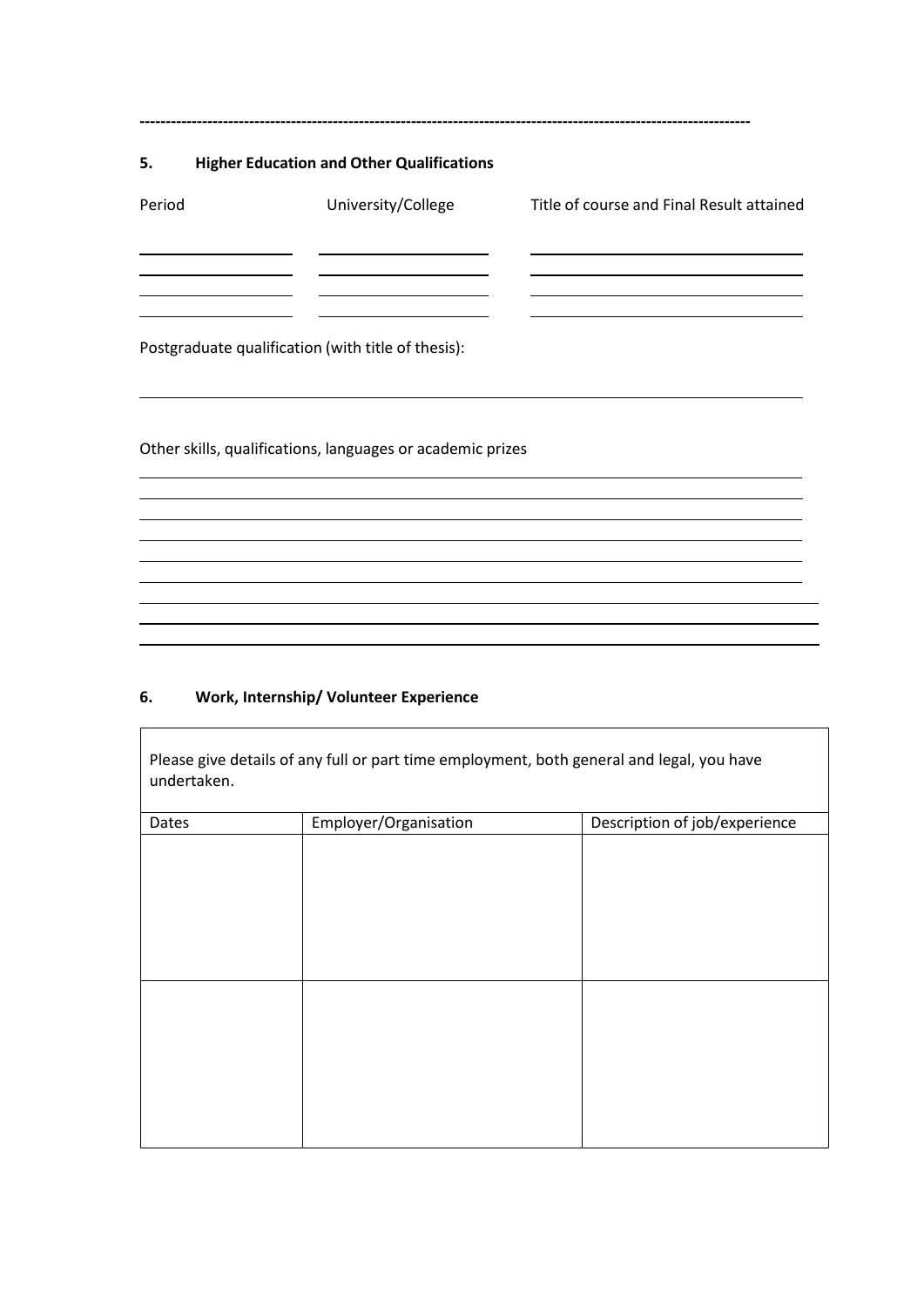8. Please give details of activities, interests, leadership roles previously or currently held and any innovations involved in."

and the control of the control of the control of the control of the control of the control of the control of the

<u> 1989 - Andrea Station Barbara, actor a component de la componentación de la componentación de la componentaci</u>

9. Tell us about yourself and why you feel that you are a good fit for A&K;

| How did you hear about us? |                    |  |
|----------------------------|--------------------|--|
| Personal recommendation    | Relative/friend    |  |
| Notice Board               | Internet Home Page |  |